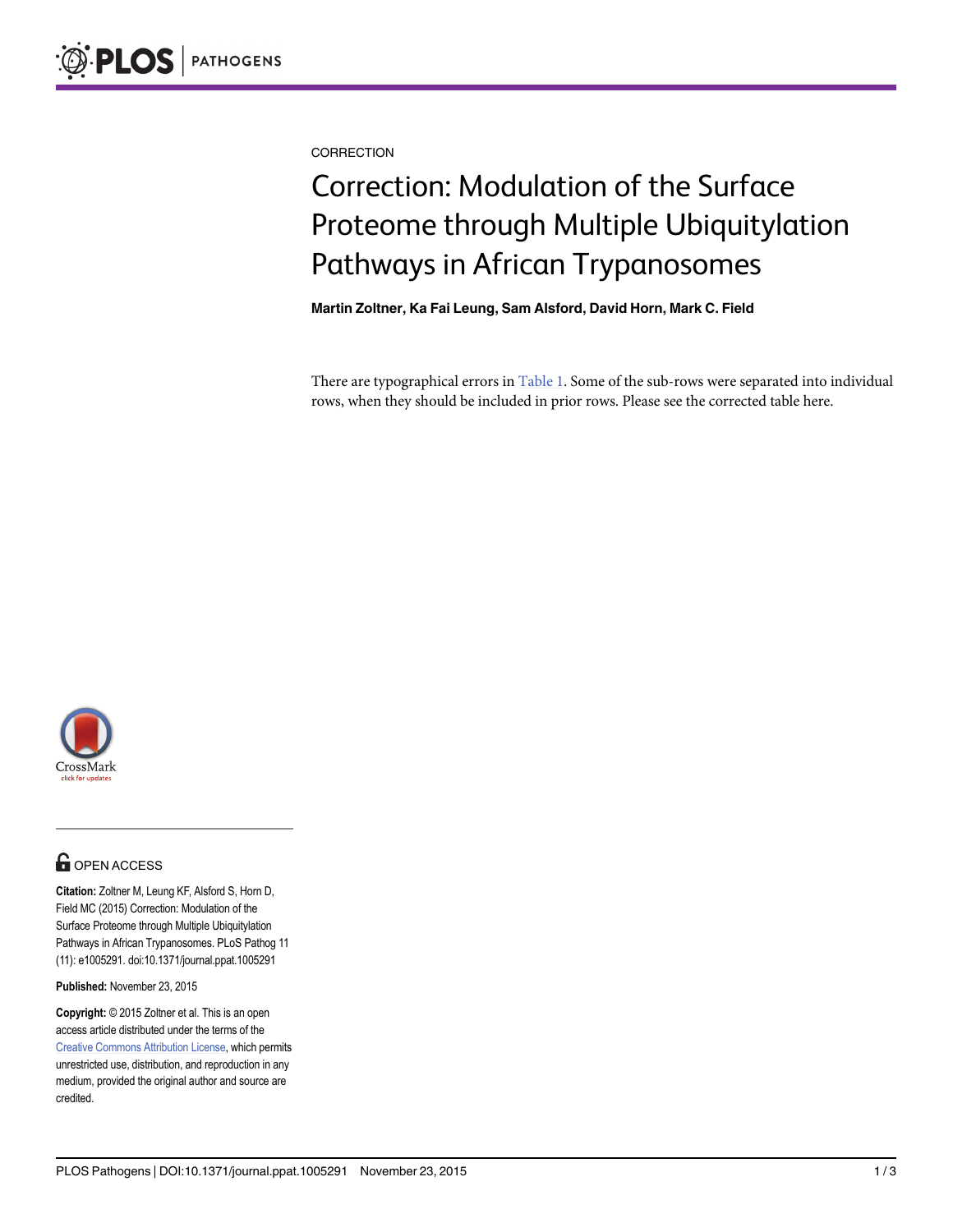| Annotation                                  | Protein group                             | Protein abundance upon RNAi (percent<br>relative to non-induced) |                |                  | Predicted<br>features                                             | <b>Predicted</b><br>Trans-<br>membrane      | PredictedN-<br>terminal<br>signal | Number of<br>lysines in<br>cytoplasmic         | <b>Predicted</b><br>GPI-<br>anchor | Sequence<br>length<br>(inclusive |
|---------------------------------------------|-------------------------------------------|------------------------------------------------------------------|----------------|------------------|-------------------------------------------------------------------|---------------------------------------------|-----------------------------------|------------------------------------------------|------------------------------------|----------------------------------|
|                                             |                                           | TbUsp7<br>26h                                                    | TbUsp7<br>48h  | TbVdu1 48h       |                                                                   | domain                                      |                                   | domain                                         |                                    | signal seq.)                     |
| USP7                                        | Tb927.9.14470                             | $28*$                                                            | $13*$          | $101 (+/- 3)$    | USP7_C2<br>superfamily                                            | No                                          | No                                | <b>NA</b>                                      | <b>NA</b>                          | 1161                             |
| VDU1                                        | Tb927.11.12240                            | <b>ND</b>                                                        | $105*$         | <b>ND</b>        | Peptidase_C19<br>superfamily                                      | No                                          | No                                | <b>NA</b>                                      | NA                                 | 790                              |
| <b>ISG75</b>                                | Tb927.5.390<br>Tb927.5.400<br>Tb927.5.350 | $43 (+/- 4)$                                                     | 40 $(+/- 34)$  | $52 (+/- 5)$     | <b>ISG65-75</b><br>superfamily                                    | 468-490<br>468-490<br>468-490               | Yes                               | $\sqrt{5}$<br>$\overline{4}$<br>$\overline{4}$ | <b>NA</b>                          | 522<br>522<br>522                |
|                                             | Tb927.5.360                               | $42 (+/- 3)$                                                     | $39 (+/- 26)$  | $53 (+/- 4)$     | ISG65-75<br>superfamily                                           | 469-491                                     | Yes                               | 5                                              | <b>NA</b>                          | 523                              |
|                                             | Tb927.5.370                               | <b>ND</b>                                                        | <b>ND</b>      | 64 (+/- 23) *    | <b>ISG65-75</b><br>superfamily                                    | 469-491                                     | Yes                               | $\sqrt{5}$                                     | <b>NA</b>                          | 523                              |
| ISG65                                       | Tb927.2.3280                              | $96 (+/- 2)$                                                     | $117 (+-5)$    | $69 (+/- 8)$     | ISG65-75                                                          | 386-408                                     | Yes                               | $\overline{4}$                                 | <b>NA</b>                          | 436                              |
|                                             | Tb927.2.3290                              |                                                                  |                |                  | superfamily                                                       | 388-410                                     |                                   | 4                                              |                                    | 436                              |
|                                             | Tb927.2.3300                              |                                                                  |                |                  |                                                                   | 388-410                                     |                                   | 4                                              |                                    | 436                              |
|                                             | Tb927.2.3310                              |                                                                  |                |                  |                                                                   | 388-410                                     |                                   | 3                                              |                                    | 436                              |
|                                             | Tb927.2.3320                              | $97 (+/- 2)$                                                     | $109 (+/- 41)$ | $45 (+/- 2)$     | ISG65-75<br>superfamily                                           | 387-409                                     | Yes                               | 3                                              | <b>NA</b>                          | 437                              |
|                                             | Tb927.2.3270                              | $90 (+/- 2)$                                                     | $105 (+/- 22)$ | $62 (+/- 8)$     | ISG65-75                                                          | 388-410                                     | Yes                               | 4                                              | <b>NA</b>                          | 436                              |
|                                             | Tb11.v5.0231                              |                                                                  |                |                  | superfamily                                                       | 469-491                                     |                                   |                                                | 5                                  | 523                              |
|                                             | Tb11.v5.0731                              |                                                                  |                |                  |                                                                   | 388-410                                     |                                   |                                                | $\overline{c}$                     | 430                              |
| <b>ISG-related</b>                          | Tb927.5.630                               | $75 (+/- 3)$                                                     | $79 (+/- 16)$  | $76 (+/- 11)$    | ISG65-75<br>superfamily                                           | 349-372                                     | Yes                               | 4                                              | <b>NA</b>                          | 401                              |
| ISG64                                       | Tb927.5.1390*                             | $92 (+/- 3)$                                                     | $98 (+/- 2)$   | $87 (+/- 19)$    | ISG65-75                                                          | 376-398                                     | Yes                               | $\overline{4}$                                 | <b>NA</b>                          | 434                              |
|                                             | Tb927.5.1410                              |                                                                  |                |                  | superfamily                                                       | 377-399                                     |                                   | $\overline{4}$                                 |                                    | 435                              |
|                                             | Tb927.5.1430                              | $97 (+/- 9)$                                                     | $107 (+/- 5)$  | $94 (+/- 20)$    | <b>ISG65-75</b><br>superfamily                                    | 376-398                                     | Yes                               | $\overline{4}$                                 | <b>NA</b>                          | 434                              |
| MBAP1                                       | Tb927.11.13130                            | $50 (+/- 1)$                                                     | $29 (+/- 2)$   | $101 (+/- 11)$   | acidic<br>phosphatase<br>$[33]$                                   | 459-481                                     | Yes                               | $\overline{c}$                                 | No                                 | 524                              |
| putative<br>type I<br>membrane<br>protein 1 | Tb927.7.470                               | $38 (+/- 1)$                                                     | $32*$          | $85 (+/- 4)$     |                                                                   | 182-204                                     | Yes                               | $\overline{4}$                                 | No                                 | 297                              |
| putative<br>type I<br>membrane<br>protein 2 | Tb927.9.11480                             | $45 (+/- 4)$                                                     | $34 (+/- 3)$   | $87 (+/- 2)$     |                                                                   | 512-537                                     | Yes                               | $\mathbf{1}$                                   | No                                 | 561                              |
| putative<br>type IV<br>membrane<br>protein  | Tb927.11.7550                             | $51 (+/- 2)$                                                     | $38*$          | $97 (+/- 7)^*$   |                                                                   | 49-71,112-<br>$134,141-$<br>163,190-<br>212 | No                                | 3                                              | No                                 | 221                              |
| VAMP7B                                      | Tb927.5.3560                              | $70 (+/- 3)$                                                     | $62 (+/- 12)$  | $81 (+/- 21)$    | Vesicle-<br>associated<br>membrane<br>protein                     | 184-206                                     | No                                | No                                             | No                                 | 796                              |
| <b>TPR-repeat</b><br>protein                | Tb927.11.810                              | 46 *                                                             | $55 (+/- 4)$   | $97 (+/- 4)$     | Tetratrico<br>peptide repeat<br>$[42]$                            | No                                          | No                                | No                                             | No                                 | 216                              |
| ESAG5                                       | Tb11.v5.0826<br>Tb927.7.6860              | $142 (+/- 2)$                                                    | $170 (+/- 26)$ | $132 (+/- 12)$   | potential lipid or<br>lipo-polysaccha<br>ride binding<br>[36, 37] | No                                          | Yes                               | <b>NA</b>                                      | No                                 | 464<br>480                       |
| ESAG6                                       | Tb927.7.3250                              | $132 (+/- 17)$                                                   | $202 (+-56)$   | 101 $(+/- 43)^*$ | Transferrin                                                       | No                                          | Yes                               | <b>NA</b>                                      | Yes                                | 397                              |
| ESAG7                                       | Tb927.7.3260                              |                                                                  |                |                  | receptor                                                          | No                                          | Yes                               | <b>NA</b>                                      | No                                 | 339                              |
| ESAG2                                       | Tb927.11.14620                            | $114 (+-8)$                                                      | $115 (+/- 21)$ | $85 (+/- 3)$     |                                                                   | No                                          | Yes                               | <b>NA</b>                                      | Yes                                | 458                              |

#### <span id="page-1-0"></span>[Table 1.](#page-0-0) Percentage abundance of selected protein groups upon TbUsp7 and TbVdu1 RNAi derived from normalised SILAC ratios.

(Continued)